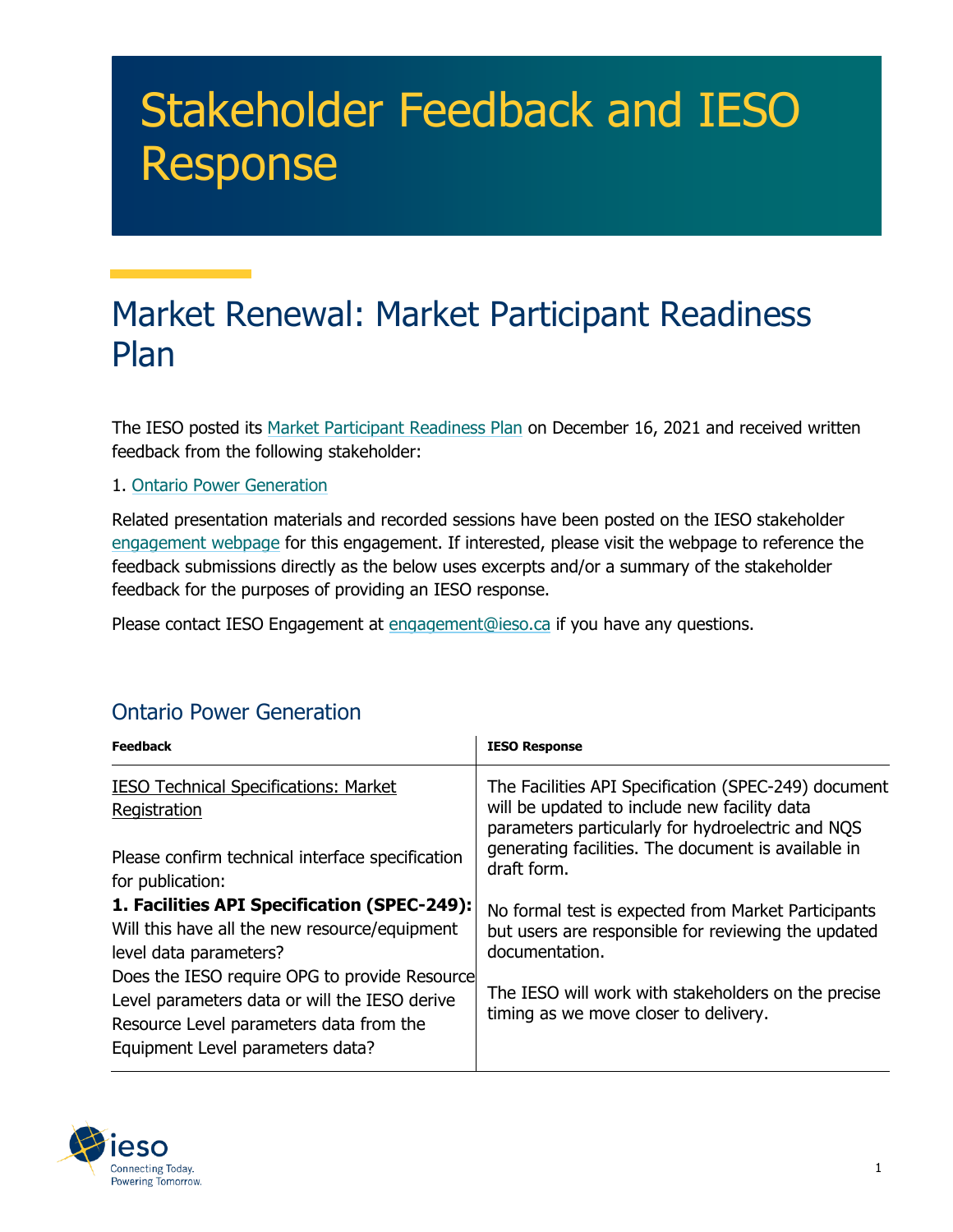| If the IESO will derive Resource Level<br>parameters data from the Equipment Level<br>parameters data - please provide algorithm?<br>Please confirm delivery date in month and not<br>quarter.                                                                                                                                                                                                                                                                                                                                                                                                                                                                                                                                                                                                                                                                                      |                                                                                                                                                                                                                                                                                                                                                                                                                                                                                                                                                                                                                           |
|-------------------------------------------------------------------------------------------------------------------------------------------------------------------------------------------------------------------------------------------------------------------------------------------------------------------------------------------------------------------------------------------------------------------------------------------------------------------------------------------------------------------------------------------------------------------------------------------------------------------------------------------------------------------------------------------------------------------------------------------------------------------------------------------------------------------------------------------------------------------------------------|---------------------------------------------------------------------------------------------------------------------------------------------------------------------------------------------------------------------------------------------------------------------------------------------------------------------------------------------------------------------------------------------------------------------------------------------------------------------------------------------------------------------------------------------------------------------------------------------------------------------------|
| <b>IESO Technical Specifications (for MIM API and</b><br>Dispatch Service API)<br>Please confirm technical interface specifications<br>for publication:<br>2. Dispatch Notification Service Web<br><b>Service Design Specifications (SPEC-155):</b><br>Will this existing web service be modified to<br>include all the new NQS notifications?<br>What is the method and format to respond to<br>NQS notifications?<br>Will there be additional changes to existing<br>dispatch instructions?<br>3. Dispatch Service Web Service Design<br><b>Specifications (SPEC-154):</b><br>Will this existing web service be modified to<br>include all the new NQS notifications?<br>What is the method and format to respond to<br>NQS notifications?<br>Will there be additional changes to existing<br>dispatch instructions?<br>Please confirm delivery date in month and not<br>quarter. | The technical specifications for Dispatch Service Web<br>Service and Dispatch Notification Service Web<br>Service will be updated to include new dispatch data<br>parameters related to NQS generating facilities. The<br>method and format to respond to these instructions<br>will be provided once SPEC-154, SPEC-155 and the<br>MIM API documentation are updated.<br>It is unlikely that there are changes to existing<br>dispatch instructions as many of these parameters<br>are applicable to NQS resources only.<br>The IESO will work with stakeholders on the precise<br>timing as we move closer to delivery. |
| <b>IESO Technical Specifications: Settlements</b><br>Please confirm technical interface specifications<br>for publication:<br>4. Format Specifications for Settlement<br><b>Statement Files and Data Files</b><br>(IMP_SPEC_0005)<br>5. IESO Charge Types and Equations<br>(IMP_LST_0001)                                                                                                                                                                                                                                                                                                                                                                                                                                                                                                                                                                                           | The IESO will work with stakeholders on the precise<br>timing as we move closer to delivery                                                                                                                                                                                                                                                                                                                                                                                                                                                                                                                               |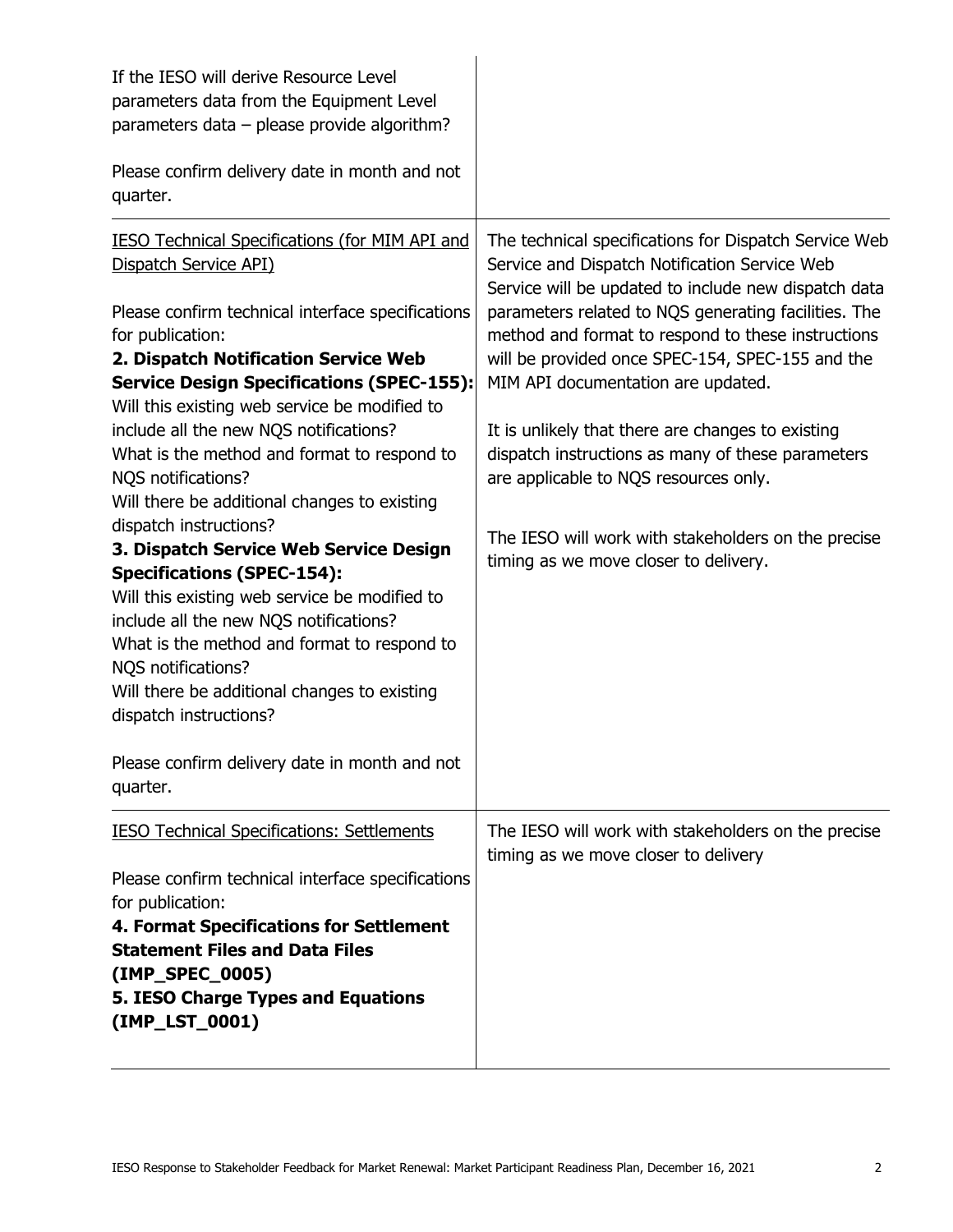| Please confirm delivery date in month and not<br>quarter.                                                                                                                        |                                                                                                                                                                                                                                                                |
|----------------------------------------------------------------------------------------------------------------------------------------------------------------------------------|----------------------------------------------------------------------------------------------------------------------------------------------------------------------------------------------------------------------------------------------------------------|
| First batch of four Report information<br>IESO mentions that "The IESO anticipates $\sim$ 50<br>new reports, and updates to a further $\sim$ 100<br>reports".                    | The IESO is currently reviewing the reports that will<br>be created, modified, and retired as part of the<br>future market design. Several of these changes have<br>been identified in DES-27: Publishing and Reporting<br>Market Information Detailed Design. |
| Please provide a list the report names by<br>classification in this batch.                                                                                                       | The IESO will work with stakeholders on the precise<br>timing as we move closer to delivery.                                                                                                                                                                   |
| Classification to indicate the type of report:<br>(New, Modified or Retired). For modified<br>reports please indicate the magnitude of<br>change as either High, Medium, or Low. |                                                                                                                                                                                                                                                                |
| Please confirm delivery date in month and not<br>quarter.                                                                                                                        |                                                                                                                                                                                                                                                                |
| Second batch of four Report information                                                                                                                                          |                                                                                                                                                                                                                                                                |
| Please provide a list the report names by<br>classification in this batch.                                                                                                       |                                                                                                                                                                                                                                                                |
| Classification to indicate the type of report:<br>(New, Modified or Retired). For modified<br>reports please indicate the magnitude of<br>change as either High, Medium, or Low. |                                                                                                                                                                                                                                                                |
| Please confirm delivery date in month and not<br>quarter.                                                                                                                        |                                                                                                                                                                                                                                                                |
| Third batch of four Report information                                                                                                                                           |                                                                                                                                                                                                                                                                |
| Please provide a list the report names by<br>classification in this batch.                                                                                                       |                                                                                                                                                                                                                                                                |
| Classification to indicate the type of report:<br>(New, Modified or Retired). For modified<br>reports please indicate the magnitude of<br>change as either High, Medium, or Low. |                                                                                                                                                                                                                                                                |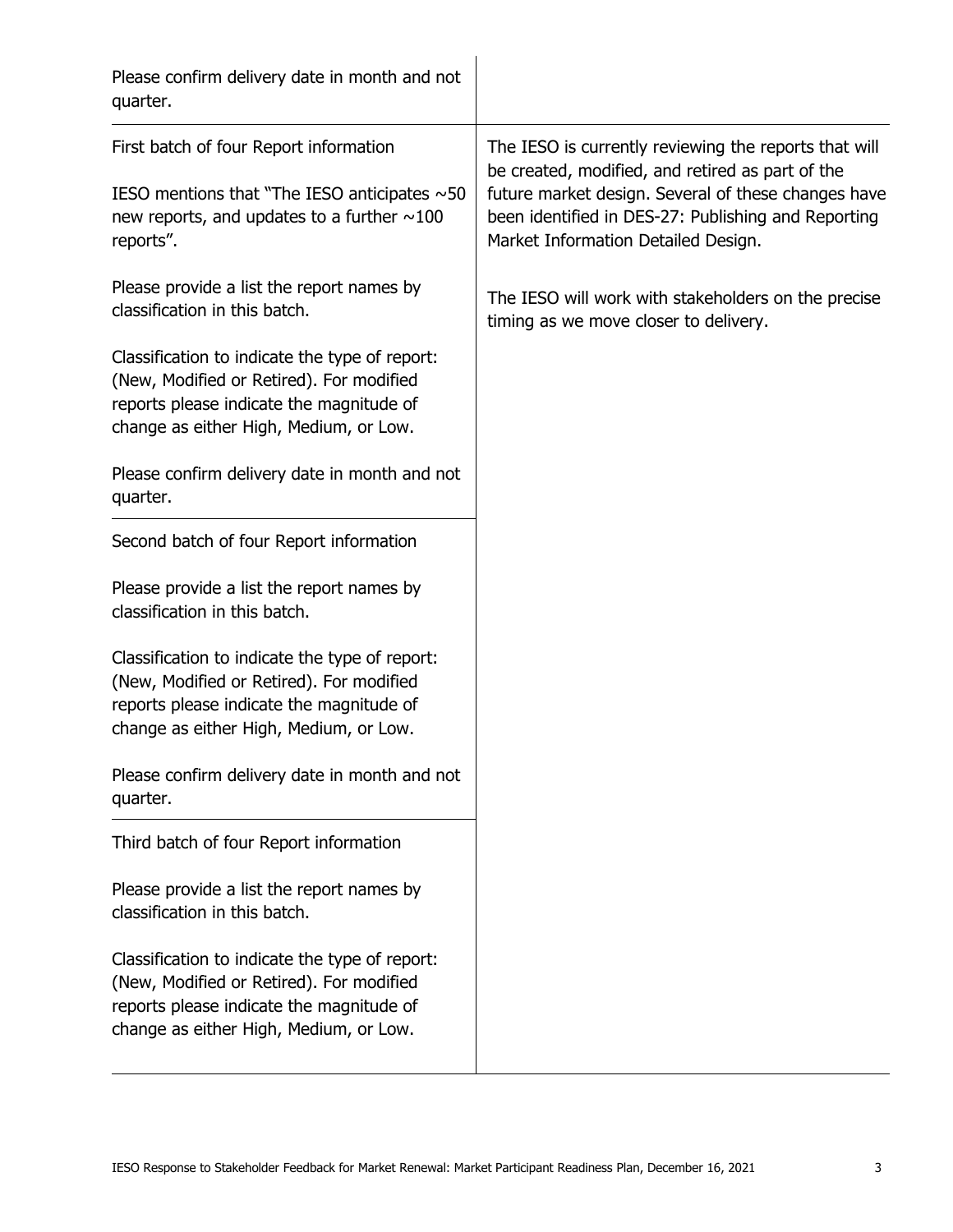| Please confirm delivery date in month and not<br>quarter.                                                                                                                        |                                                                                                                                                 |
|----------------------------------------------------------------------------------------------------------------------------------------------------------------------------------|-------------------------------------------------------------------------------------------------------------------------------------------------|
| Fourth batch of four Report information                                                                                                                                          |                                                                                                                                                 |
| Please provide a list the report names by<br>classification in this batch.                                                                                                       |                                                                                                                                                 |
| Classification to indicate the type of report:<br>(New, Modified or Retired). For modified<br>reports please indicate the magnitude of<br>change as either High, Medium, or Low. |                                                                                                                                                 |
| Please confirm delivery date in month and not<br>quarter.                                                                                                                        |                                                                                                                                                 |
| Market Participant Testing begins (Connectivity<br>checks)                                                                                                                       | The testing period is scheduled for $\sim$ 3 months, and<br>includes changes to Online IESO, EMI/MIM, Dispatch<br>Service and the Reports site. |
| Please list which IESO systems will have a new<br>MRP SBX connectivity environment and the<br>dates for connectivity testing. What is duration<br>to confirm this connectivity?  | The IESO will work with stakeholders on the precise<br>timing as we move closer to delivery.                                                    |
| Please confirm all delivery date in month and<br>not quarter.                                                                                                                    |                                                                                                                                                 |
| IESO MR SBX release: Online IESO                                                                                                                                                 | The IESO will work with stakeholders on the precise<br>timing as we move closer to delivery.                                                    |
| Please confirm delivery date in month and not<br>quarter.                                                                                                                        |                                                                                                                                                 |
| IESO MR SBX release: Dispatch Data                                                                                                                                               |                                                                                                                                                 |
| Please confirm delivery date in month and not<br>quarter.                                                                                                                        |                                                                                                                                                 |
| IESO MR SBX release: Reports & Settlements                                                                                                                                       |                                                                                                                                                 |
| Please confirm delivery date in month and not<br>quarter.                                                                                                                        |                                                                                                                                                 |
| IESO MR SBX release: End to End testing                                                                                                                                          |                                                                                                                                                 |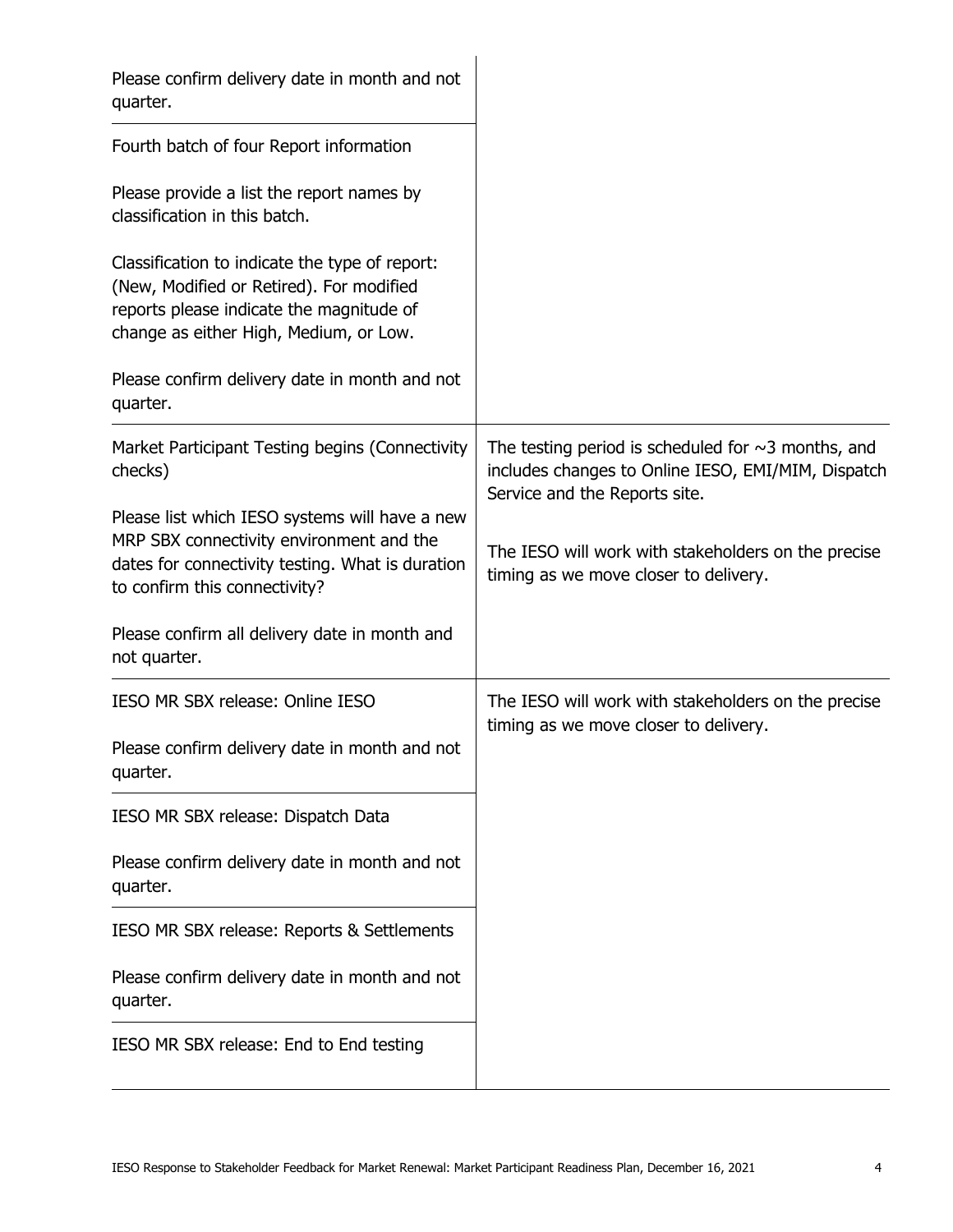| Please confirm delivery date in month and not<br>quarter.                                                                                                                                                                                                                                                               |                                                                                                                                                                                                                                                                     |
|-------------------------------------------------------------------------------------------------------------------------------------------------------------------------------------------------------------------------------------------------------------------------------------------------------------------------|---------------------------------------------------------------------------------------------------------------------------------------------------------------------------------------------------------------------------------------------------------------------|
| <b>Market Participant Testing Ends</b>                                                                                                                                                                                                                                                                                  |                                                                                                                                                                                                                                                                     |
| What is the duration that this will end before<br>the Go-live date of November 30, 2023 or will<br>the testing continue post Go-live. Please<br>confirm date in month and not quarter.                                                                                                                                  |                                                                                                                                                                                                                                                                     |
| RSS Structured Testing planning                                                                                                                                                                                                                                                                                         | Test cases will be provided to market participants in<br>advance before the actual testing period begins.                                                                                                                                                           |
| IESO mention that "Customers will have access<br>to the test cases and training quides for the<br>limited system changes; Samples and schema<br>files will be created and shared for the<br>settlement statement". Please confirm delivery<br>date in month and not quarter when this will be<br>made available to OPG. | The IESO will work with stakeholders on the precise<br>timing as we move closer to delivery.                                                                                                                                                                        |
| RSS Structured Testing/ Start of Market<br>Participant date                                                                                                                                                                                                                                                             | The existing sandbox environment will give Market<br>Participants the opportunity to test the settlement<br>workflows.                                                                                                                                              |
| Will this be performed in the existing IESO SBX<br>or the new MR SBX environment?                                                                                                                                                                                                                                       | Further to the RSS Market Participant Readiness<br>Plan, test cases will be available in July for<br>structured test that will occur in August, 2022.                                                                                                               |
| Please confirm Start date in month and not<br>quarter. What is the duration for Market<br>participant testing for RSS?                                                                                                                                                                                                  |                                                                                                                                                                                                                                                                     |
| RSS Go-Live date                                                                                                                                                                                                                                                                                                        | The RSS Project is slated to go into service on<br>November 1, 2022.                                                                                                                                                                                                |
| Please confirm Go-live date of November 1,<br>2022 as per February TP materials.                                                                                                                                                                                                                                        | MRP is a large scale, complex project with many                                                                                                                                                                                                                     |
| <b>IESO MRP Go-Live date</b>                                                                                                                                                                                                                                                                                            | interdependencies, which means we are continually<br>assessing our progress to our plan. Given the scope                                                                                                                                                            |
| Please confirm Go-live date of November 30,<br>2023.                                                                                                                                                                                                                                                                    | and magnitude of the project, we expect that we'll<br>need to make adjustments to timelines as we move<br>closer to in-service.                                                                                                                                     |
|                                                                                                                                                                                                                                                                                                                         | We are currently working to finalize the delivery<br>schedule, informed by our vendors, stakeholder<br>input on readiness, and carefully considering the<br>impact on other dependent initiatives. We will share<br>more information as we revisit our timelines to |